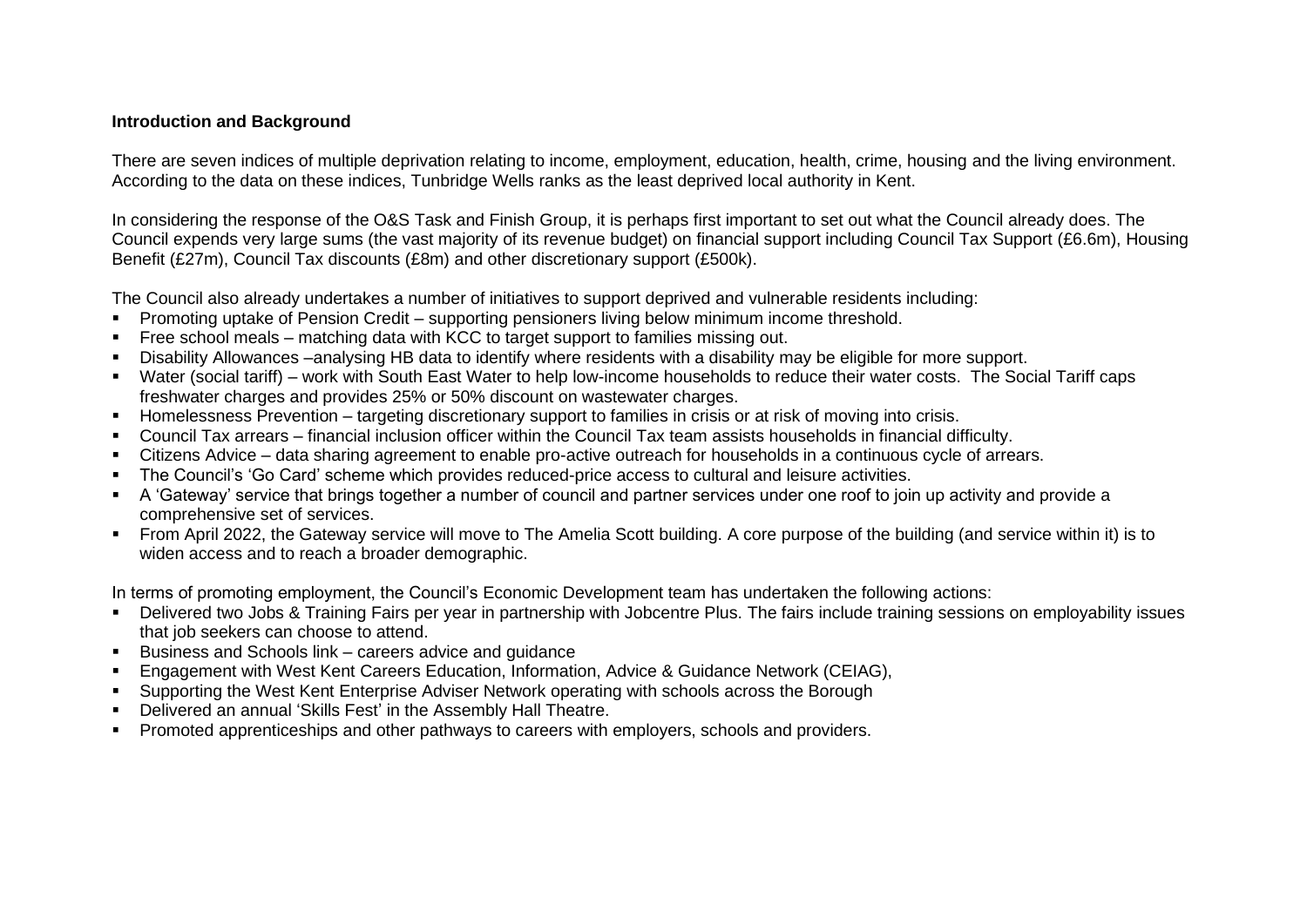The Council has also promoted and support the Kickstart programme (a job placement scheme for 16-24 year olds on Universal Credit) and has commissioned a post-pandemic review of the local economy to inform future activity and future iterations of the Economic Development **Strategy** 

In addition, throughout the Covid Pandemic, the Council has provided a wide range of support (set out in a report to Cabinet in July 2020) including the establishment of a Community Hub by the Head of HR, Customer Services and Culture, work to tackle social isolation, support for voluntary and community sector organisations, support for localised work by parish and town councils and the delivery of the 'everyone in' initiative to house all homeless residents. The Council is one of a small number of local authorities that is continuing with the programme after it officially came to an end (and the funding ceased).

The Council's budget strategy is forecasting a deficit in excess of £1.7m and any proposals for any additional activity, staff resources or expenditure will need to be considered against this backdrop alongside proposals as to how this additional activity will be funded. In addition, for some benefits or reliefs, there will be consequences for other precepting bodies including Kent County Council, Kent Police and Kent Fire and Rescue Service.